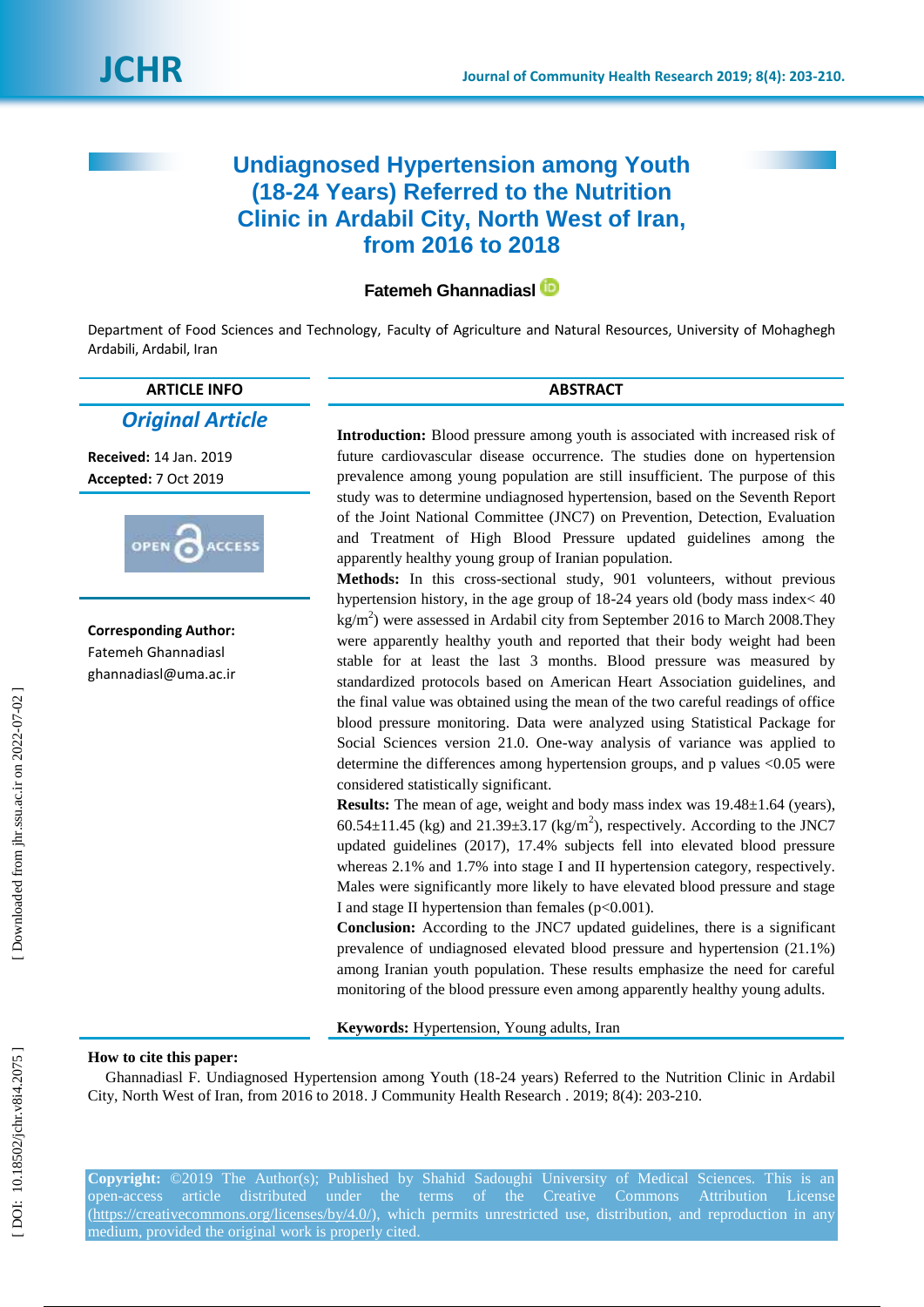## **Introduction**

Hypertension is known as a serious global health problem, demanding a great proportion of health care resources directly and indirectly (1).The World Health Organization (WHO) has assessed that high blood pressure is responsible for approximately 7.5 million premature deaths annually which counts as 12.8% of the universal mortality (2). Based on the WHO estimation, hypertension is directly responsible for about 62% of the stroke and 49% of the coronary artery disease worldwide (3). In 2000, it is estimated that 26.4% of adults had hypertension, which will increase to 29.2% by 2025 ( 4).

To better control the National High Blood Pressure Education Program , Coordinating Committee of the National Heart, Lung, and Blood Institute published the Seventh Report of the Joint National Committee on Prevention, Detection, Evaluation, and Treatment of High Blood Pressure (JNC7) in 2003(5). Based on the JNC7 report, the risk of cardiovascular disease doubles with each 20 mmHg increase in systolic blood pressure or 10 mmHg increase in diastolic blood pressure over a SBP/DBP of 115/75 mmHg (6). Also, individuals with pre-hypertension are prone to developing hypertension in the later years of life (7). It is estimated that almost 40% of these people will progress to hypertension within 2 years (8). Hypertension is a leading cause of cardiovascular disease, end -stage renal disease and dementia (9). Young adults with elevated blood pressure, stage 1 hypertension, and stage 2 hypertension before the age 40, have significantly higher risk for future cardiovascular disease occurrence compared to those with normal blood pressure before the age of 40 (10, 11). The prevalence of hypertension and borderline blood pressure has been reported 7.3% and 26.9% among U.S. youths, respectively (12). Based on systematic review and meta-analysis, the prevalence of hypertension was 17% in Iran (13). However, the epidemiological studies have shown the fact that early identification of hypertension can prevent or delay the morbid events associated with it (14).

In recent years, the epidemiology of hypertension in older subjects has been extensively studied worldwide; such studies are still insufficient among young population. The purpose of this study was to assess the blood pressure and determine the prevalence of undiagnosed hypertension, according to the 2017 American College of Cardiology/American Heart Association (ACC/AHA) High Blood Pressure Clinical Practice Guidelines (15 ) among the younger age group in Iranian population.

#### **Methods**

## **Target population**

The target population of this study was apparently healthy people in the age group of 18 - 24 years old who were referred to a nutrition clinic to receive a proper diet.

#### **Study subjects**

In this cross -sectional study, the sample size was estimated using this formula,  $n \ge Z (1-\alpha/2)^2 pq/d^2$ ; where  $\alpha$  was taken at 5% level of significance;  $z=1.96$ ;  $p =$  prevalence of hypertension = 17.3%(13);  $q = 100-p = 82.7%$ ; and  $d =$  margin of  $error = 4\%$ . Therefore, the minimum sample size obtained was 394. The study was carried out among 901 volunteers who participated in the study between September 2016 and March 201 8 in Ardabil city, the northwest of Iran to ensure the accuracy of the study. All subjects were selected using the convenience sampling, and they were apparently healthy youth. It is reported that their body weight had been stable for at least last 3 months. Exclusion criteria included subjects with acute pain, emotional or respiratory distress and existing conditions such as any infection and fever, diabetes, hypertension, and chronic kidney disease, current antihypertensive medications and smoking, and women who were pregnant.The study was ethically approved under the code number IR.ARUMS.REC.1396.97, and the informed consent was obtained from each subject.

#### **Anthropometric measurements**

Participants' body weight and height were measured using a balanced scale (Omron BF511)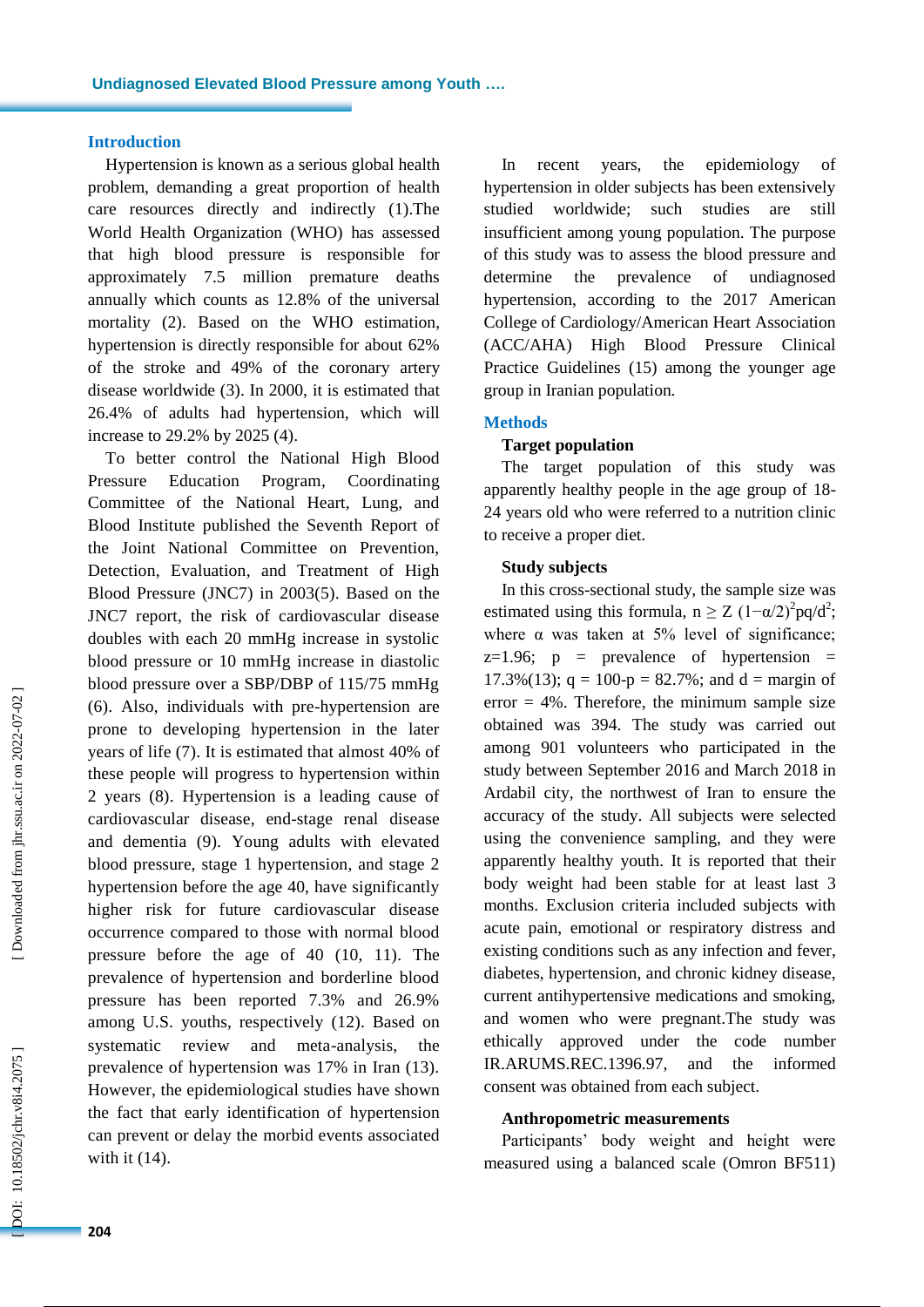and a wall -mounted stadiometer, respectively. The body mass index (BMI) was calculated as weight (kg) divided by squared height  $(m<sup>2</sup>)$  of each participant. The BMI was categorized as follows: underweight < 20  $\text{kg/m}^2$ ; normal weight: 20-24.9kg/m<sup>2</sup>; overweight 25-30 kg/m<sup>2</sup> and obese $\geq$ 30  $\text{kg/m}^2$  (16).

## **Blood pressure measurement s**

Blood pressure was measured by standardized protocols based on American Heart Association guidelines (17). By experienced nurse, each subject's blood pressure was measured in the right arm at sitting position using the standardized mercury column sphygmomanometer (Reister: nova -presameter® desk – model, Germany) with an appropriate sized cuff.

Before the measurements, the subjects rested for at least 10 minutes in a seated position with their arm supported at the level of the heart. All subjects wore light clothing without tight clothing constricting the arm and were in optimal room conditions. No stimulant drink, such as tea, coffee and caffeinated beverages were allowed within 30 minutes before blood pressure was taken. The people should not have moderate or intense physical activity during the previous 30 minutes.

The Korotkoff phase I (appearance) and phase V (disappearance) were recorded for the systolic blood pressure (SBP ) and diastolic blood pressure (DBP ), respectively. An appropriate blood pressure measurement is the essential stage in the assessment and diagnosis of hypertension (18, 19). According to JNC7, the diagnosis should be based on the average of two or more properly measured seated blood pressure readings on two or more office visits (5, 18). Therefore, each individual's blood pressure was measured two times with five minute interval between each measurement on the same day. And, the average of two careful readings office blood pressure monitoring (OBPM) was considered as the final data of SBP and DBP . Subjects with a high blood pressure measurement had again measurement after one week using the same protocol and the average blood pressure on

the second visit was used as the final value for the classification of hypertension.

Blood pressure was categorized based on the 2017 American College of Cardiology/American Heart Association (ACC/AHA) guidelines. The categories were as follows:

- Normal blood pressure: SBP< 120 and DBP< 80 mmHg;
- Elevated blood pressure: SBP: 120 1 29 and DBP< 80 mmHg;
- Hypertension Stage 1: SBP: 130-139 or DBP: 8 0 – 89 mmHg;
- Hypertension Stage 2: SBP≥ 140 or DBP≥ 90 mmHg (15).

In this study, undiagnosed hypertension was defined as having high blood pressure and never having been told that they had hypertension or elevated blood pressure.

## **Statistical analysis**

Before any statistical analysis, normal distribution and homogeneity of the variances were tested using Kolmogorov -Smirnov test respectively. Continuous variables were presented as the mean values and standard deviation. Categorical variables were expressed as absolute and relative frequencies (%). The independent sample T -test was used for gender differences. One -way analysis of variance was applied to determine the differences among hypertension groups (normal, elevated blood pressure and hypertension) . Comparisons among sex groups for blood pressure classification were done with the  $\chi^2$  test. All statistical tests were two tailed p -values<0.05 were considered statistically significant. Data were analyzed using Statistical Package for Social Sciences (SPSS version 21.0 for Windows).

## **Results**

A total of 901 subjects,  $52.8\%$  (n=476) were female. For all subjects, the mean of age, weight and body mass index were 19.4 8±1.6 4 (years), 60.54 $\pm$ 11.45 (kg) and 21.39 $\pm$ 3.17 (kg/m<sup>2</sup>), respectively. The participants had body mass index of less than 40 kg/m<sup>2</sup>. Based on BMI classification, only 1 2 . 1 % (n=109) of subjects were overweight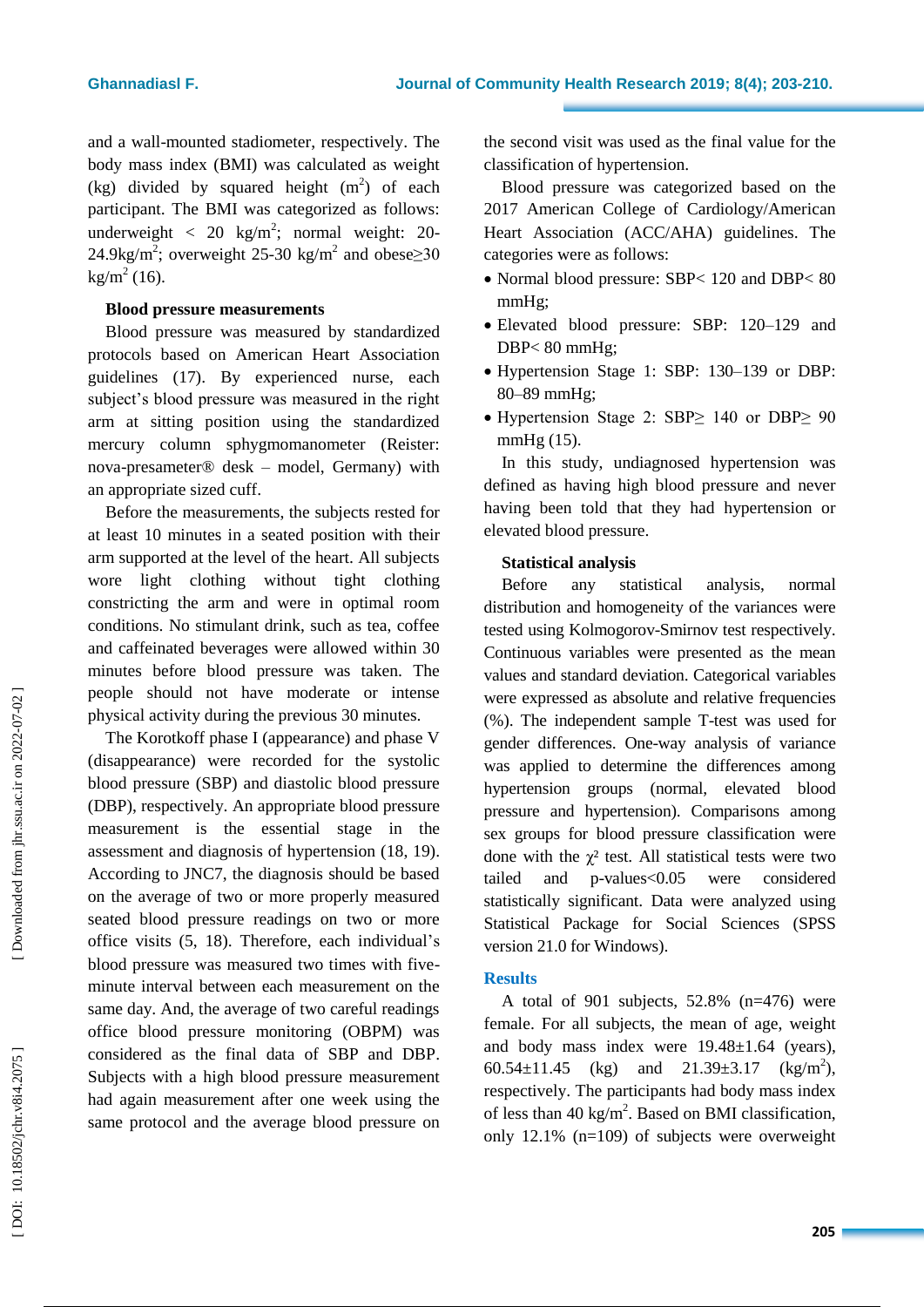### **Undiagnosed Elevated Blood Pressure among Youth ….**

or obese (BMI $\geq$ 25 kg/m<sup>2</sup>) and 72.7% (n=655) had normal weight (BMI: 20- 24.9 $\text{kg/m}^2$ ).

Overall, the mean of systolic blood pressure, and diastolic blood pressure were 10 4 .68±1 4 .17 (mmHgand64.91±11.19 (mmHg), 39.74±11.87 (mmHg), respectively. Gender significantly influenced the results (p<0.0 01). The characteristics of participants by gender were presented in table 1.

| Variable                        | Male               | Female            | p-value |
|---------------------------------|--------------------|-------------------|---------|
| Age (years)                     | $19.52 \pm 1.71$   | $19.44 \pm 1.59$  | 0.46    |
| Weight $(kg)$                   | $67.76 \pm 10.85$  | $54.87 \pm .84$   | < 0.001 |
| Body mass index $(kg/m2)$       | $21.64 \pm 3.21$   | $21.23 \pm 3.24$  | 0.05    |
| Systolic blood pressure (mmHg)  | $110.31 \pm 13.46$ | $99.66 \pm 12.68$ | < 0.001 |
| Diastolic blood pressure (mmHg) | $67.47 \pm 10.89$  | $62.22 \pm 10.97$ | < 0.001 |

**Table 1 .** The characteristics of participants by gender

Tested by the Independent Samples t -test

According to the 2017 JNC7 criteria, 17.4% of the subjects fell into elevated blood pressure whereas 2.1% and 1.7% of the subjects fell into stage I and II hypertension category, respectively. The distribution of blood pressure by gender was depicted in table 2. Based on the results, the prevalence of elevated blood pressure and stage I and stage II hypertension among male was higher compared to female  $(p<0.001)$ . There was a

significant difference among hypertension groups in SBP ( $p<0.001$ ) and DBP ( $p<0.01$ ). As shown in Table 3, the mean body mass index was low among the normotensives as compared to elevated blood pressure and hypertensive category.Also, based on these results, increasing levels of BMI even in the normal range is associated with an increase in blood pressure level among young people.

#### **Table 2** . The distribution of blood pressure by gender

| <b>Blood pressure category</b> | Total<br>$\mathbf{n}(\%)$ | <b>Male</b><br>$n\binom{0}{0}$ | Female<br>$n\binom{0}{0}$ |
|--------------------------------|---------------------------|--------------------------------|---------------------------|
| Normal blood pressure          | 710(78.8%)                | 283(66.6%)                     | 427(89.7%)                |
| Elevated blood pressure        | 157(17.4%)                | $112(26.4\%)$                  | $45(9.5\%)$               |
| Stage I hypertension           | $19(2.1\%)$               | $17(4.0\%)$                    | $2(0.4\%)$                |
| Stage II hypertension          | $15(1.7\%)$               | $13(3.1\%)$                    | $2(0.4\%)$                |

Tested by the  $\chi^2$  test, p<0.001

|  |  | Table 3. The mean body mass index according to blood pressure category |  |  |
|--|--|------------------------------------------------------------------------|--|--|
|  |  |                                                                        |  |  |

| <b>Blood pressure category</b> |     | Mean $\pm SD$ (kg/m <sup>2</sup> ) | P value     |  |
|--------------------------------|-----|------------------------------------|-------------|--|
| Normal blood pressure          | 710 | $21.12 \pm 2.97$                   |             |  |
| Elevated blood pressure        | 157 | $22.36 \pm 3.74$                   | $< 0.001$ * |  |
| Stage I hypertension           | 19  | $22.61 \pm 2.73$                   |             |  |
| Stage II hypertension          |     | $24.42 \pm 5.49$                   |             |  |

Differences tested by One -way ANOVA

Normal blood pressure Vs Elevated blood pressure: p<0.001

Normal blood pressure Vs Stage I hypertension: p=0.04

Normal blood pressure Vs Stage II hypertension: p=0.001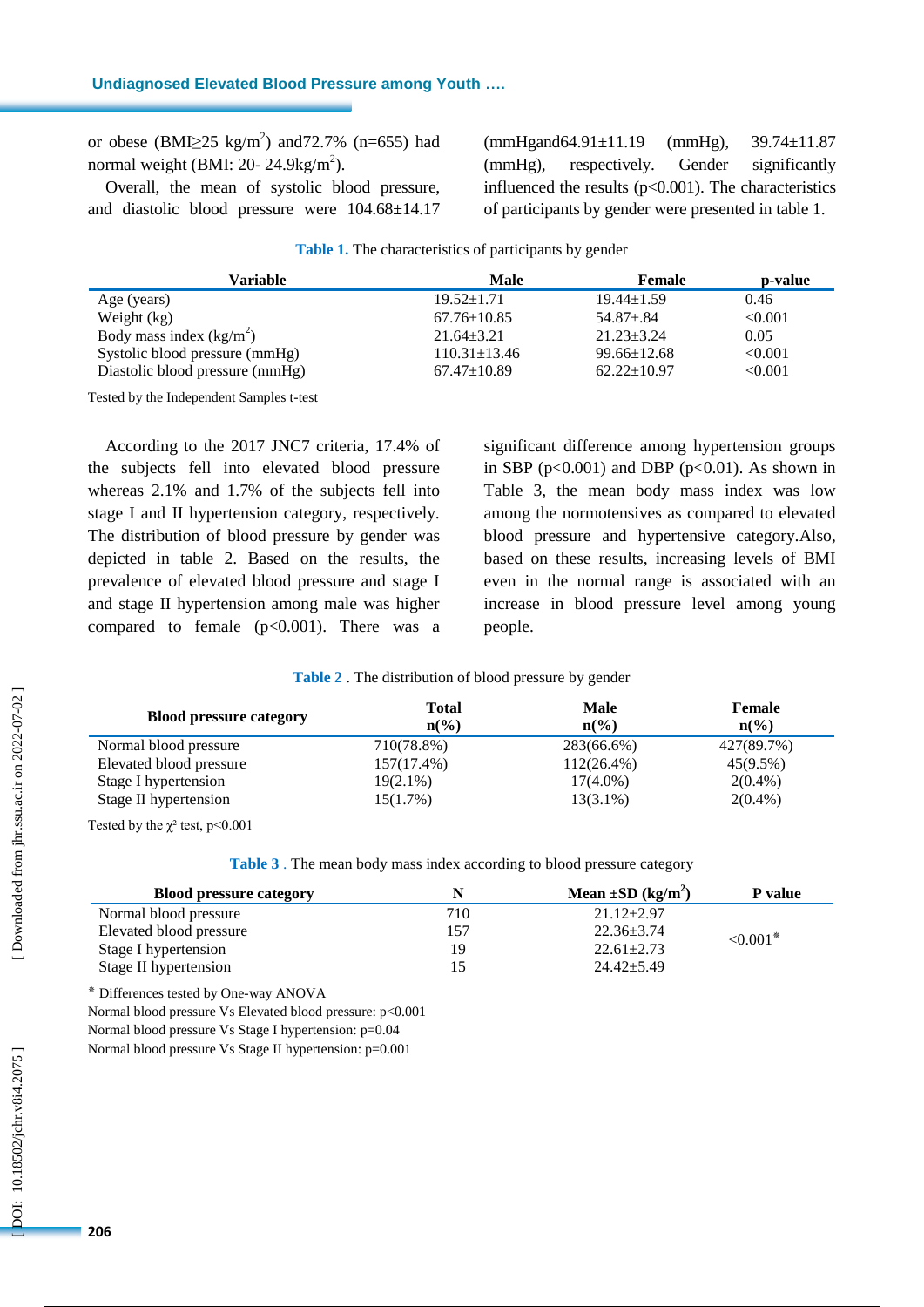## **Discussion**

Based on the 2017 ACC/AHA hypertension guidelines, there is a significant prevalence of undiagnosed elevated blood pressure and hypertension (21.1%) among participants .Males were significantly more likely to suffer from elevated blood pressure and stage I and stage II hypertension comparing to females. Hypertension may exist for prolonged periods without symptoms and may manifest only after causing serious irreversible complications (20).

In our study, the mean systolic and diastolic blood pressure was approximately similar to other studies (21 , 22). In this paper, elevated blood pressure and hypertension prevalence was 17.4% and 3.8%, respectively . The prevalence of normotension, pre -hypertension and hypertension were 86.8%, 9.2% and 4%, respectively in persons aged 15 -29 years old in other study conducted in Iran (23). Based on JNC -VI classification (systole blood pressure>140mmHg and diastole blood pressure>90mmHg) (24 ), the prevalence of hypertension has been reported 0.7% among young adults (18 -29 years) in Zabol ( 2 5). These differences may be due to used blood pressure classification and different cut -off points in determining the level of hypertension . Based on JNC7 hypertension guidelines, a hypertension prevalence of 3.0 % (aged between 20 -30 years old), 22.9% (aged≥ 20 years), and 7.0% (aged 18-29 years) was reported in India (26 ), Korea (27 ) and Japan (28 ), respectively. This diversity results from used methodology, ethnicity or local factors such as climate, different dietary and behavioral lifestyles and the age span , but it should be noted that hypertension guideline changes from the JNC7 to American College of Cardiology/ American Heart Association (ACC/AHA) will be resulted in a significant increase in the prevalence of hypertension (29) .

The results showed that the prevalence of elevated blood pressure or hypertension among men was higher compared to women. The interaction between sex and the prevalence of hypertension has been reported in previous studies (29-32). The reason can be related to higher prevalence of risk factors and the known hormonal differences in men (32 , 33). Undiagnosed hypertension is considered as a major public health issue worldwide, even in western countries (34). Because of inadequate screening in young adults, this situation cannot be detected in this age group (35). The screening strategies need to be designed to appeal to young people, and based on the findings , more attention need to be paid to the male group .

Individuals with elevated blood pressure are at high risk of developing hypertension in their life (36). An association exist between pre hypertension and increased risk of cardiovascular, cerebrovascular (37 , 38) and chronic kidney diseases (39). It has been shown that elevated blood pressure generally coexists with other risk factors such as the body mass index  $(40, 41)$ , waist circumference (42), usingrefined cooking oil (26), high soft drink (39) and dietary salt consumption (26), low fruit intake (39), male sex (39), tobacco and alcohol use (43), inadequate physical activity (43), increasing age (40), low social -economic status (39) and family history of hypertension (22 ) . . Some of these factors are modifiable. In this study, the body mass index indicated a significant association with elevated blood pressure and hypertension. Therefore, planning preventive interventions are essential in this regard.

## **Conclusion**

This study had some limitations, and the primary limitation refers to the generalizability of the study results. The sample consisted of individuals were referred to the nutrition clinic. The subjects were selected using the available sampling method. Also, the information on diseases history or not smoking was self -reported, which might have compromised the validity of study. There were strengths in this study. The accuracy of findings was supported by the use of a standardized protocol and large sample size. However, according to the 2017 JNC7 , a significant prevalence of undiagnosed hypertension among Iranian youth who were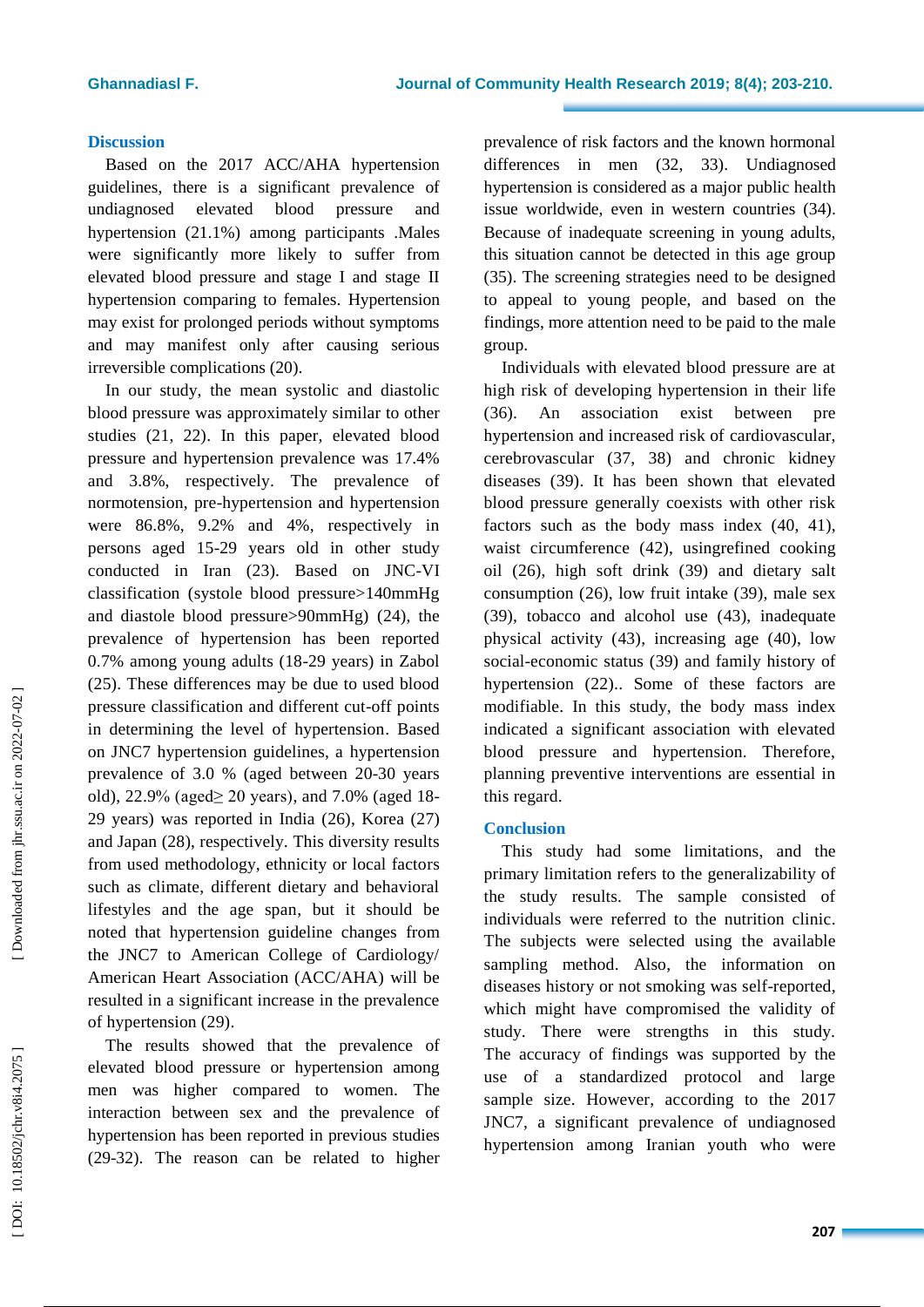**Undiagnosed Elevated Blood Pressure among Youth ….**

referred to the nutrition clinic is a matter of concern. On the other hand, increasing levels of BMI, even in the normal range is associated with an increase in blood pressure level. These results emphasize the need of community based screening of this problem among young populations .

### **Acknowledgments**

Particular thanks are owed to Mahnaz Ghannadiasl for her assistance in individual's blood pressure measurement and to the participants for their enthusiastic contribution .

## **Conflict of interest**

There is no conflict of interest.

## **References**

- 1.Kearney PM, Whelton M, Reynolds K, et al. Global burden of hypertension: analysis of worldwide data. The lancet. 2005; 365 (9455): 217 -23.
- 2 .World Health Organization. Global Health Repository. Available from: URL: http: //www.who.int/gho/ncd/ risk\_factors/blood\_pressure\_prevalence\_text/en/index.html
- 3 .World Health Report. Reducing Risks, Promoting Healthy Life. Available from: URL: http: //www. who.int/ whr/2002/en/whr02\_ch4.pdf
- 4 .Bryan S, Larose MS, Campbell N, et al. Resting blood pressure and heart rate measurement in the Canadian Health Measures Survey, cycle 1. Health Reports. 2010; 21(1):71
- 5 .Chobanian AV. National Heart, Lung, and Blood Institute Joint National Committee on Prevention, Detection, Evaluation, and Treatment of High Blood Pressure; National High Blood Pressure Education Program Coordinating Committee. The Seventh Report of the Joint National Committee on Prevention, Detection, Evaluation, and Treatment of High Blood Pressure: the JNC7 report. Journal of the American Medical Association. 2003; 289: 2560 - 2572.
- 6 .Wang Y, Wang QJ. The prevalence of prehypertension and hypertension among US adults according to the new joint national committee guidelines: new challenges of the old problem. Archives of Internal Medicine. 2004; 164(19): 2126 -34 .
- 7 .Midha T, Krishna V, Shukla R, et al. Correlation between hypertension and hyperglycemia among young adults in India. World Journal of Clinical Cases. 2015; 3(2):171.
- 8 .Faselis C, Doumas M, Kokkinos JP, et al. Exercise capacity and progression from prehypertension to hypertension. Hypertension. 2012;. 60(2):333-8.
- 9 .Carey RM, Muntner P, Bosworth HB, et al. Prevention and control of hypertension: JACC health promotion series. Journal of the American College of Cardiology. 2018; 72(11):1278-93.
- 10 . Yano Y, Reis JP, Colangelo LA, et al. Association of blood pressure classification in young adults using the 2017 American College of Cardiology/American Heart Association blood pressure guideline with cardiovascular events later in life. Journal of the American Medical Association. 2018; 320(17):1774 -82 .
- 11 . Son JS, Choi S, Kim K, et al. Association of blood pressure classification in Korean young adults according to the 2017 American College of Cardiology/American Heart Association guidelines with subsequent cardiovascular disease events. Journal of the American Medical Association. 2018; 320(17):1783 -92 .
- 12 . Bucholz EM, Gooding HC, de Ferranti SD. Awareness of cardiovascular risk factors in US young adults aged 18 –39 years. American Journal of Preventive Medicine. 2018; 54(4): 67 -77 .
- 13 . Mohsenzadeh Y, Motedayen M, Hemmati F, et al. investigating the prevalence rate of hypertension in Iranian men and women: A study of systematic review and meta -analysis. Journal of Basic Research in Medical Sciences. 2017; 4(1):53 -62 .
- 14 . Chobanian AV. Joint National Committee on Prevention, Detection, Evaluation, and Treatment of High Blood Pressure. National Heart, Lung, and Blood Institute; National High Blood Pressure Education Program Coordinating Committee. Seventh report of the Joint National Committee on Prevention, Detection, Evaluation, and Treatment of High Blood Pressure. Hypertension. 2003; 42:1206 –52.
- 15 . Whelton PK, Carey RM, Aronow WS, et al. 2017 ACC/AHA/AAPA /ABC/ACPM/ AGS/APhA/ ASH/ ASPC/ NMA/ PCNA Guideline for the Prevention, Detection, Evaluation, and Management of High Blood Pressure in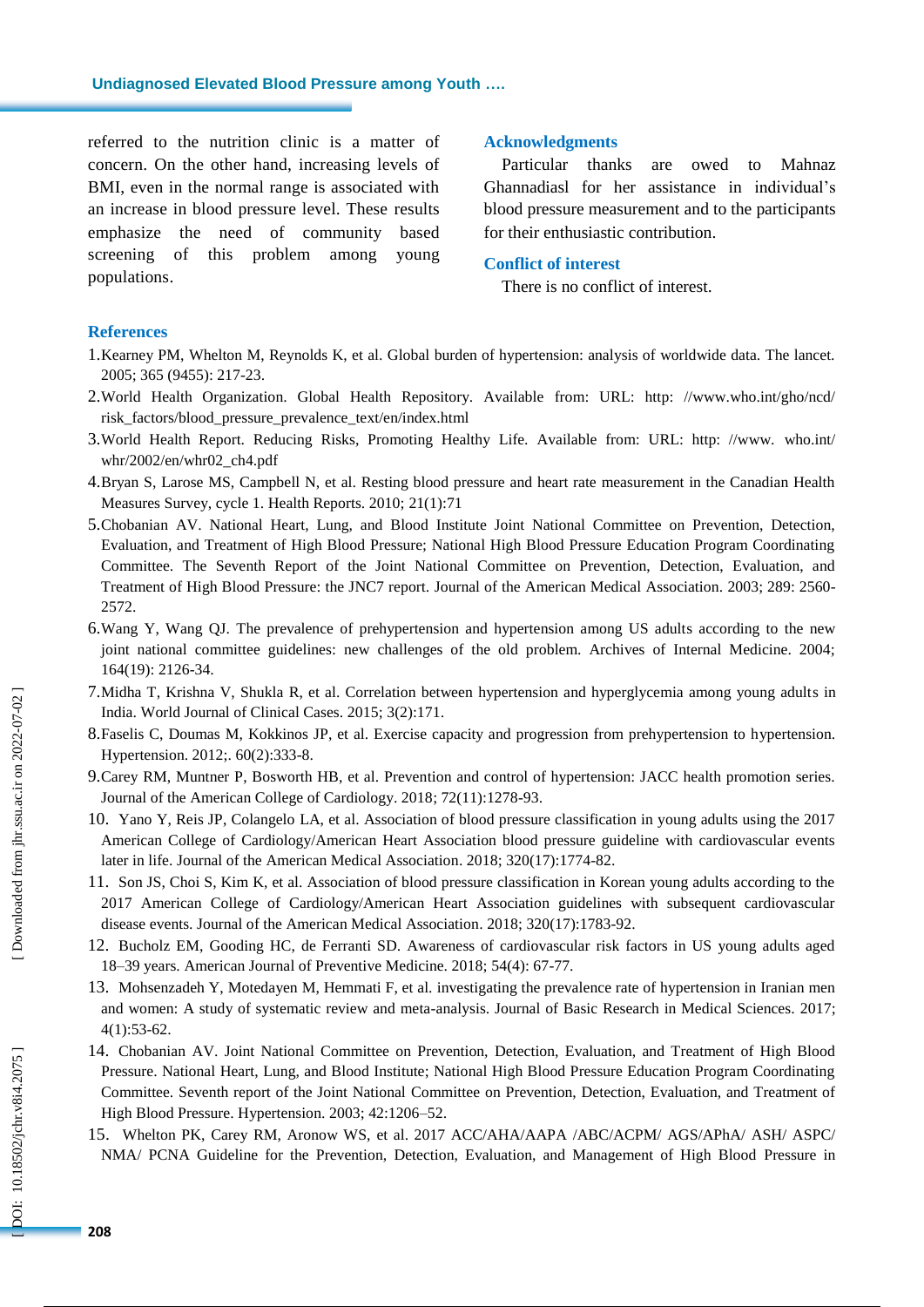## **Ghannadiasl F**

Adults: A Report of the American College of Cardiology/American Heart Association Task Force on Clinical Practice Guidelines. Journal of the American College of Cardiology. 2018; 71(19): 127 -248 .

- 16 . World Health Organization. Global database on Body Mass Index: BMI Classification. 2006. World Health Organization: Geneva, Switzerland. 2015.
- 17 . Pickering TG, Hall JE, Appel LJ, et al. Subcommittee of Professional and Public Education of the American Heart Association Council on High Blood Pressure Research. Recommendations for blood pressure measurement in humans and experimental animals: Part 1: blood pressure measurement in humans: a statement for professionals from the Subcommittee of Professional and Public Education of the American Heart Association Council on High Blood Pressure Research. Hypertension. 2005; 45(1):142 -61 .
- 18 . Burgess SE, MacLaughlin EJ, Smith PA, et al. Blood pressure rising: differences between current clinical and recommended measurement techniques. Journal of the American Society of Hypertension. 2011; 5(6):484-8.
- 19 . Falkner B, Daniels SR, Flynn JT, et al. The fourth report on the diagnosis, evaluation, and treatment of high blood pressure in children and adolescents. Pediatrics. 2004; 114(2 III): 555 -76.
- 20 . Al -Jarky F, Al -Awadhi N, Al -Fadli H, et al. Prevalence of hypertension in young and middle aged Kuwaiti citizens in primary health care. Kuwait Medical Journal. 2007; 39(2): 116.
- 21 . Senthil S, Krishnadasa SN. Prehypertension and its determinants in apparently healthy young adults. Journal of Clinical and Diagnostic Research. 2016; 10(9): CC05 -CC08.
- 22 . Tabrizi JS, Sadeghi -Bazargani H, Farahbakhsh M, et al. Prevalence and associated factors of prehypertension and hypertension in Iranian population: the lifestyle promotion project (LPP). PloS One. 2016; 11(10):e0165264 .
- 23 . Joint National Committee on Prevention, Detection, Evaluation, and Treatment of High Blood Pressure, National High Blood Pressure Education Program Coordinating Committee. The sixth report of the Joint National Committee on Prevention. Detection, Evaluation, and Treatment of High Blood Pressure. Archives of Internal Medicine. 1997; 157:2413 -46.
- 24 . Azizi A, Abasi MR, Abdoli GH. The prevalence of Hypertension and its Association with Age, Sex and BMI in a Population Being Educated Using Community -Based Medicine in Kermanshah: 2003. Iranian Journal of Endocrinology and Metabolism. 2008; 10(4): 323 -9. [Persian]
- 25. Goodarzi MR, Badakhsh M, Masinaei Nejad N, et al. Hypertension prevalence in over 18-year-old population of Zabol. Razi Journal of Medical Sciences. 2004; 11(43):821 - 7. [Persian]
- 26 . Kini S, Kamath VG, Kulkarni MM, et al. Pre -hypertension among young adults (20 –30 Years) in coastal villages of Udupi District in Southern India: an alarming scenario. PLoS One. 2016; 11(4):e0154538.
- 27 . Choi KM, Park HS, Han JH, et al. Prevalence of prehypertension and hypertension in a Korean population: Korean National Health and Nutrition Survey 2001. Journal of Hypertension. 2006; 24(8):1515 -21.
- 28 . Ishikawa Y, Ishikawa J, Ishikawa S, et al. Prevalence and determinants of prehypertension in a Japanese general population: The Jichi Medical School Cohort Study. Hypertension Research. 2008; 31(7):1323.
- 29 . Kamara K, Wilson OW, Papalia Z, et al. Comparison of College Student Hypertension Prevalence between the JNC7 and ACC/AHA Diagnostic Criteria. International Journal of Exercise Science. 2019; 12(3):898-903.
- 30 . Ganguly SS, Al -Shafaee MA, Bhargava K, et al. Prevalence of prehypertension and associated cardiovascular risk profiles among prediabetic Omani adults. BMC Public Health. 2008; 8(1):108 .
- 31 . Ferguson TS, Younger NO, Tulloch -Reid MK, et al. Prevalence of prehypertension and its relationship to risk factors for cardiovascular disease in Jamaica: analysis from a cross -sectional survey. BMC Cardiovascular Disorders. 2008; 8(1): 20.
- 32 . Merino Barrera SI, Fernández GA, Garí Llanes M, et al. Factors associated with prehypertension in young adults between 20 and 25 years of age. CorSalud (Revista de Enfermedades Cardiovasculares). 2014; 6(1):25-35.
- 33 . Bhatt DL, Steg PG, Ohman EM, et al. International prevalence, recognition, and treatment of cardiovascular risk factors in outpatients with atherothrombosis. Journal of the American Medical Association. 2006; 295(2):180-9.
- 34 . Johnston DW, Propper C, Shields MA. Comparing subjective and objective measures of health: Evidence from hypertension for the income/health gradient. Journal of Health Economics. 2009; 28(3):540-52.
- 35 . Gan SK, Loh CY, Seet B. Hypertension in young adults -an under -estimated Problem. Singapore Medical Journal. 2003; 44(9):448 -52 .

Downloaded from jhr.ssu.ac.ir on 2022-07-02